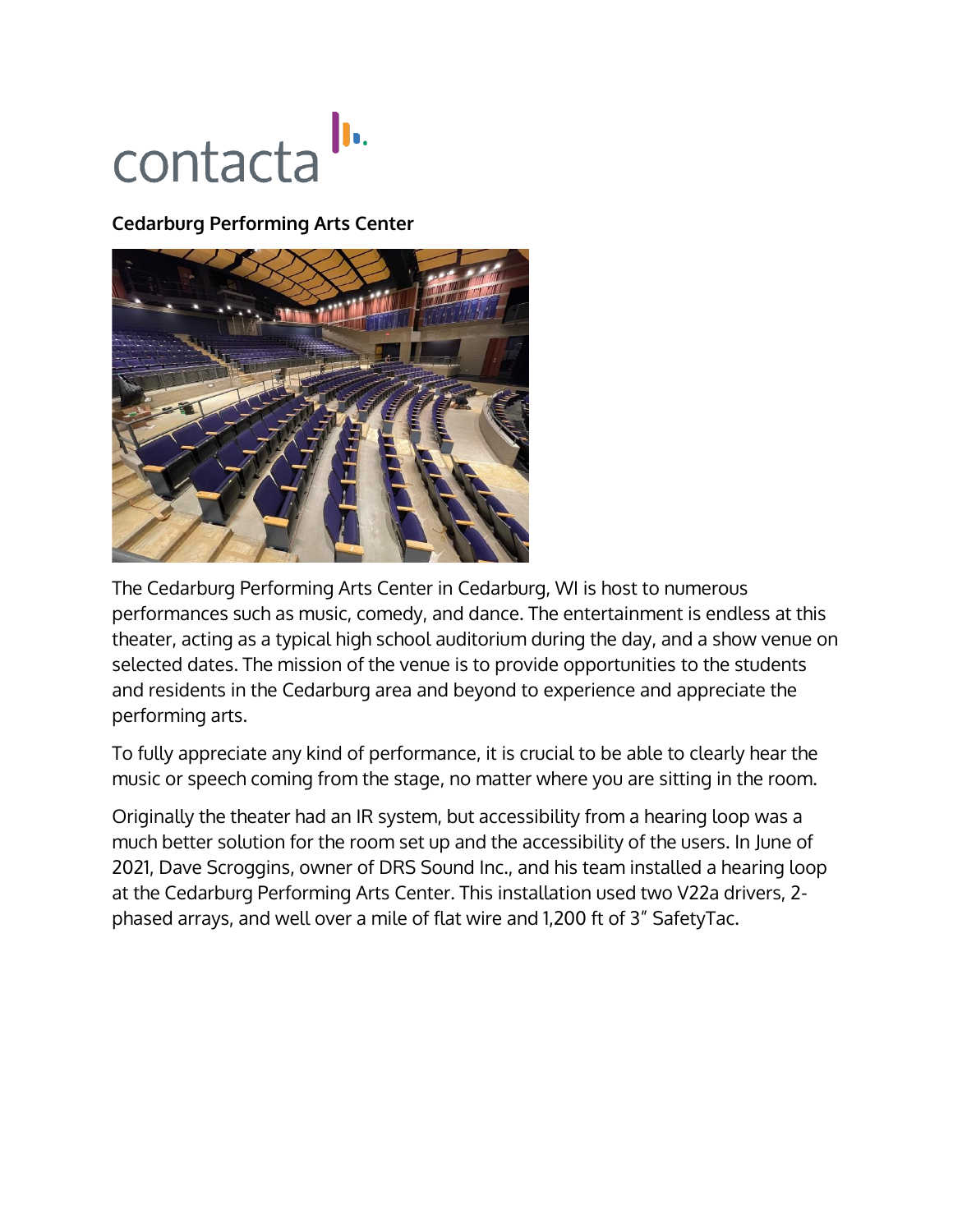

As seen in the pictures, the flat wire is strategically placed through the rows of seats and lining the stairs, allowing for the most consistent listening experience from everywhere inside the theater. Due to the 8" rise on every row of seating, it took a lot of materials to run a loop wire in every row, but by using this design, the outcome was very consistent and predictable. On top of the quality, it was also aesthetically appealing to the customer by matching the seat hardware color.



## **The V22a PRO**

For this installation, the V22a PRO Drivers were the best fit for several reasons. Our V22a PRO is a highly efficient constant current hearing loop driver with dual output for phased array loops. It is designed for medium-sized facilities and venues, ideal for this 580-seat performing arts center, where the last row of seats is 78 feet from the stage.